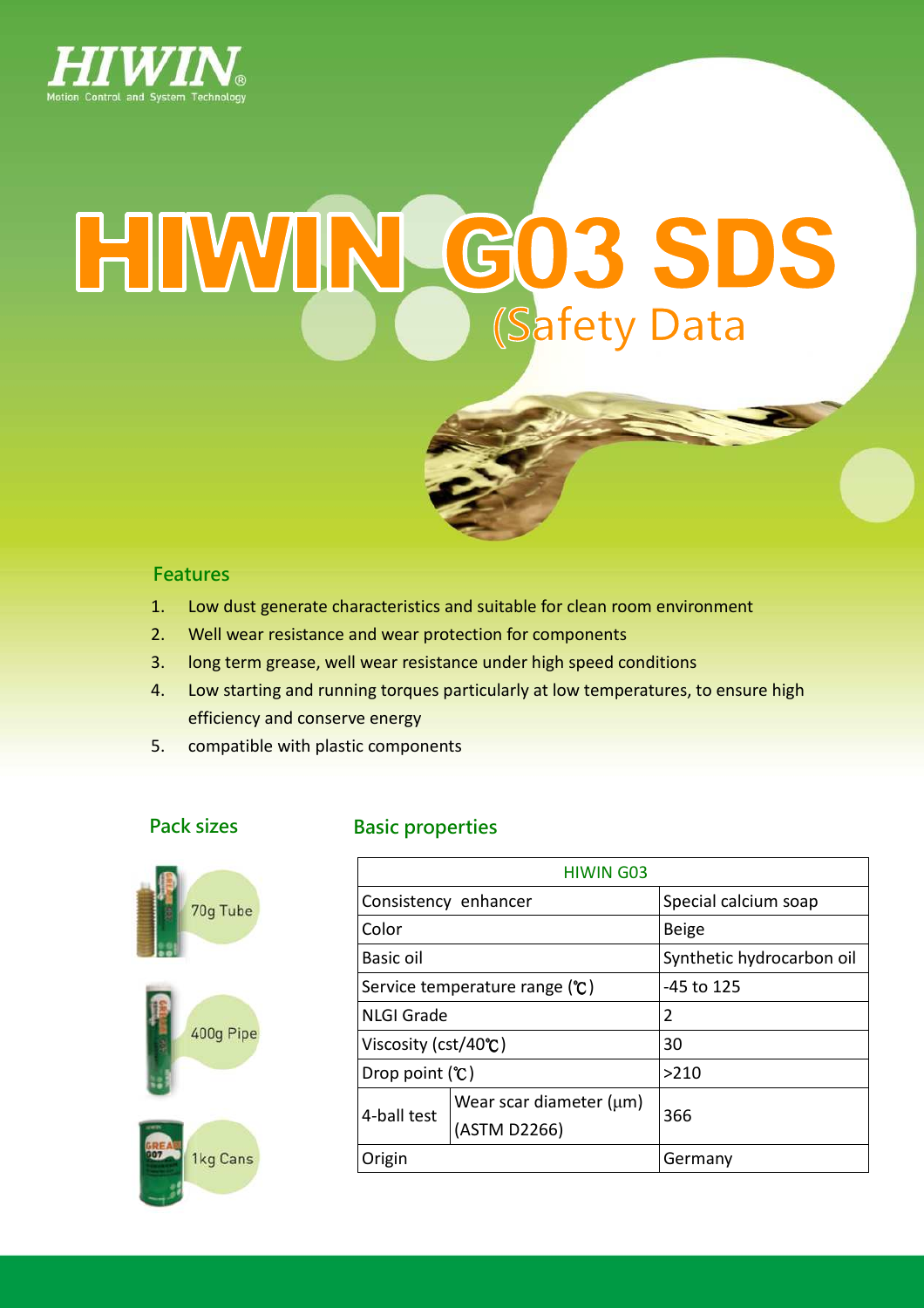# **HIWIN**

# $1.$  Identification of the substance/mixture and of the company/undertaking

**Product details** 

**Trade name:** HIWIN G03

**Application of the substance / the preparation:** Grease

**Manufacturer/Supplier:**HIWIN TECHNOLOGIES CORP.

No.7, Jingke Road, Taichung Precision Machinery Park, Taichung 40852, Taiwan

**Tel.:** +886-4-23594510 **Fax:** +886-4-23594420

**Information in case of emergency:** +886-4-23594510

# 2. Hazards identification

- **Classification of the substance or mixture Classification (REGULATION (EC) No 1272/2008)**  Not a hazardous substance or mixture. **Classification (67/548/EEC, 1999/45/EC)**  Not a hazardous substance or mixture.
- **Label elements Labelling (REGULATION (EC) No 1272/2008)**  Not a hazardous substance or mixture. **Additional Labelling:**  EUH210 Safety data sheet available on request.
- **Other hazards**

#### 3. Composition/information on ingredients

**Mixtures** 

Chemical nature: Synthetic hydrocarbon oil special calcium soap

#### **Hazardous components**

| <b>Chemical name</b>  | CAS-No.      | <b>Classification</b> | <b>Classification</b> | Concentration |
|-----------------------|--------------|-----------------------|-----------------------|---------------|
|                       | EC-No.       | (67/548/EEC)          | (REGULATION           | [%]           |
|                       | Index-No.    |                       | (EC) No               |               |
|                       | Registration |                       | 1272/2008)            |               |
|                       | number       |                       |                       |               |
| Benzenamine, N-       | 68411-46-1   | R52/53                | Aquatic Chronic3;     | $>= 1 - 2.5$  |
| phenyl-, reaction     | 270-128-1    |                       | H412                  |               |
| products with 2,4,4-  |              |                       |                       |               |
| trimethylpentene      |              |                       |                       |               |
| 2,5-bis(tert-         | 59656-20-1   | R52/53                | Aquatic Chronic3;     | $>1 - 2.5$    |
| dodecyldithio)-1,3,4- | 261-844-5    |                       | H412                  |               |
| thiadiazole           |              |                       |                       |               |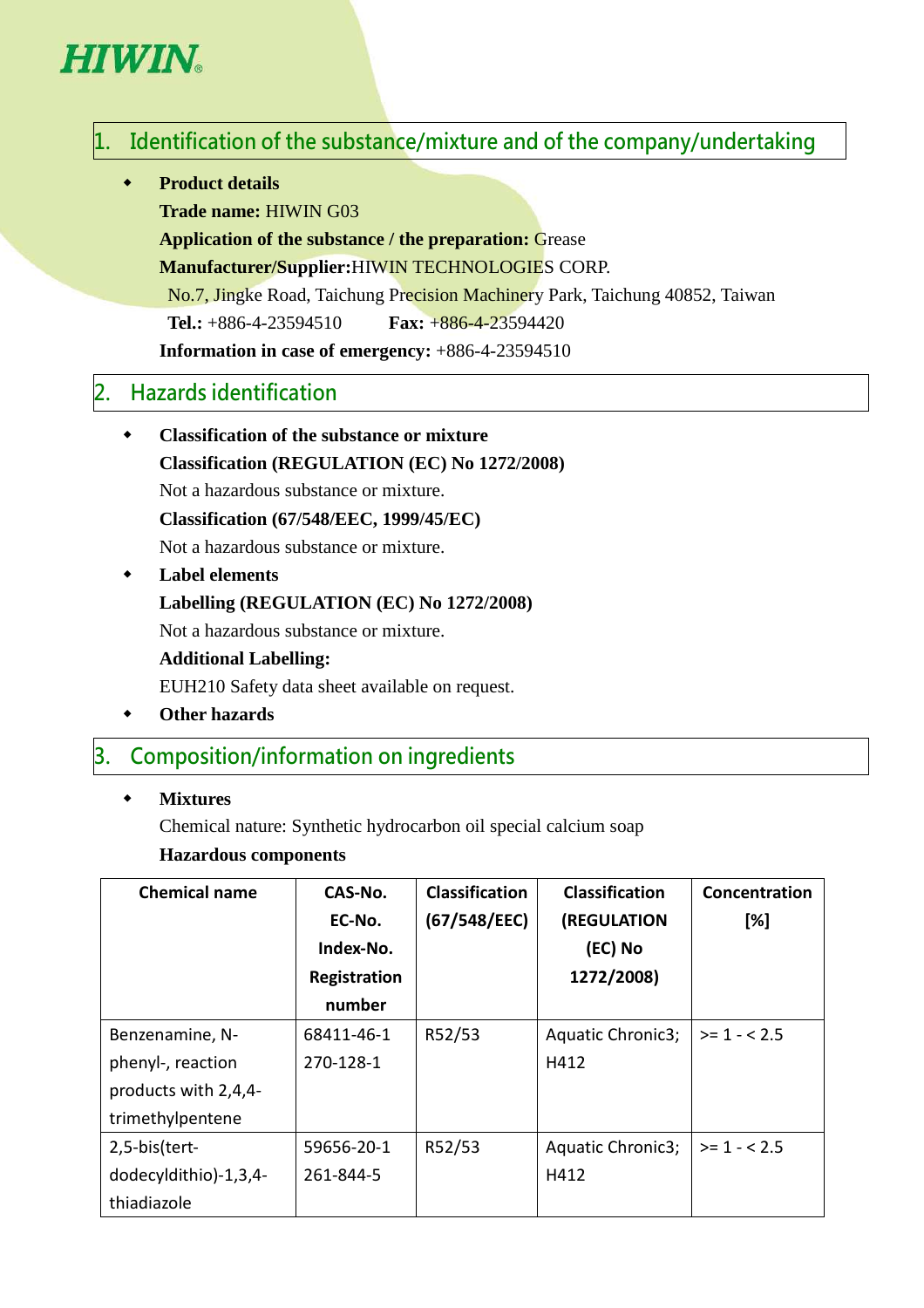

For the full text of the R-phrases mentioned in this Section, see Section 16. For the full text of the H-Statements mentioned in this Section, see Section 16.

#### 4. First-aid measures

# **Description of first aid measures**

#### **If inhaled:**

Remove person to fresh air. If signs/symptoms continue, get medical attention.

Keep patient warm and at rest.

If unconscious place in recovery position and seek medical advice.

Keep respiratory tract clear.

If breathing is irregular or stopped, administer artificial respiration.

#### **In case of skin contact:**

Take off all contaminated clothing immediately.

Wash off immediately with soap and plenty of water.

Get medical attention immediately if irritation develops and persists.

Wash clothing before reuse.

Thoroughly clean shoes before reuse.

#### **In case of eye contact:**

If eye irritation persists, consult a specialist.

Rinse immediately with plenty of water, also under the eyelids, for at least 10 minutes.

#### **If swallowed:**

If unconscious place in recovery position and seek medical advice.

Keep respiratory tract clear.

Never give anything by mouth to an unconscious person.

Get medical attention if symptoms occur.

Move the victim to fresh air.

Rinse mouth with water.

- **Most important symptoms and effects, both acute and delayed**
- **Indication of any immediate medical attention and special treatment needed**

#### 5. Fire-fighting measures

**Extinguishing media** 

#### **Suitable extinguishing media:**

Use extinguishing measures that are appropriate to local circumstances and the surrounding environment.

- **Unsuitable extinguishing media:** none
- **Special hazards arising from the substance or mixture**

#### **Specific hazards during firefighting:**

Fire may cause evolution of:

- Carbon oxides
- Metal oxides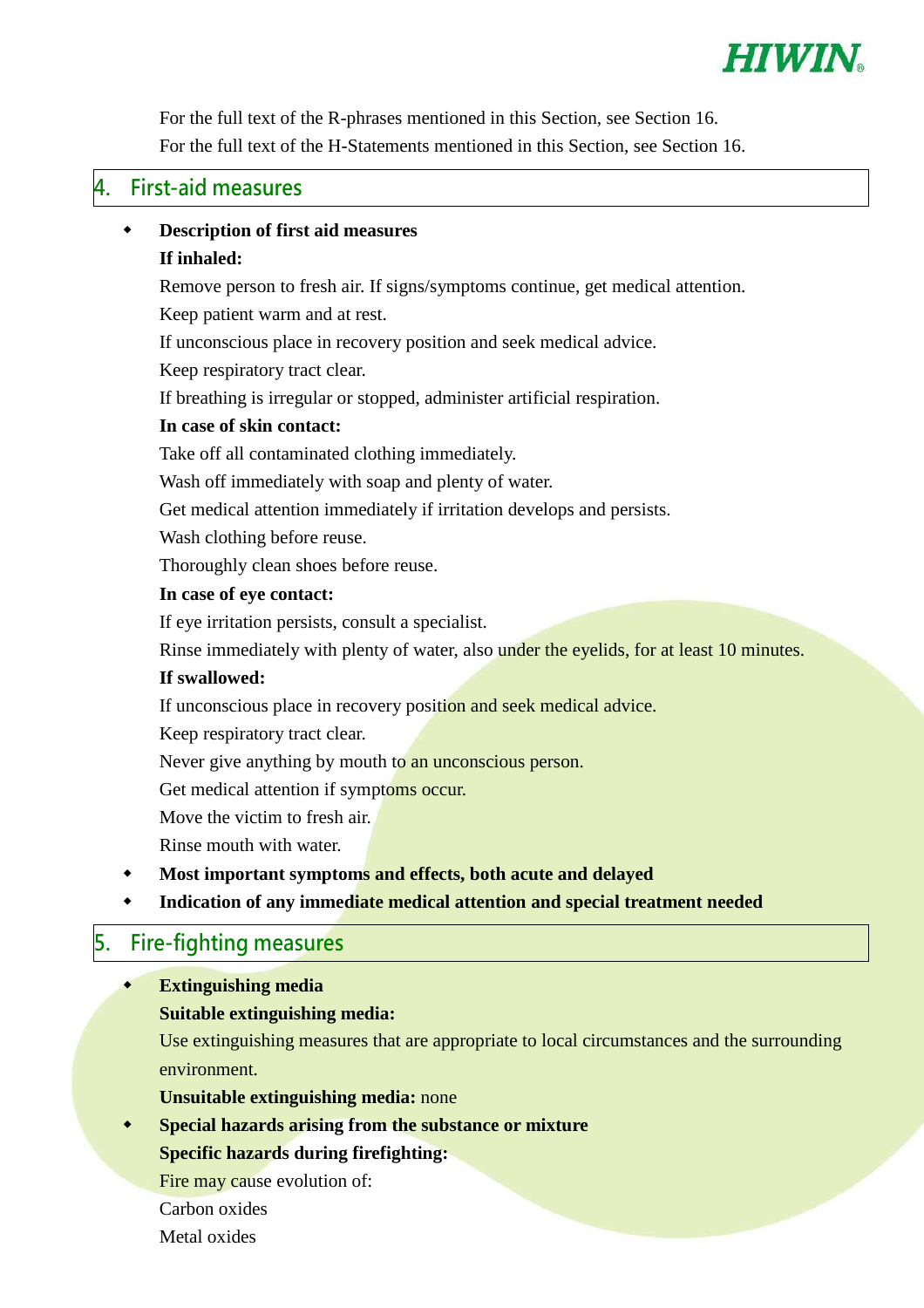

Nitrogen oxides (NOx) Sulphur oxides

 **Advice for firefighters Special protective equipment for fire-fighters:**  In the event of fire, wear self-contained breathing apparatus. Use personal protective equipment.

In the case of respirable dust and/or fumes, use self-contained breathing apparatus.

Exposure to decomposition products may be a hazard to health.

#### **Further information:**

Standard procedure for chemical fires.

#### 6. Accidental release measures

 **Personal precautions, protective equipment and emergency procedures Personal precautions:** 

Evacuate personnel to safe areas.

Use personal protective equipment.

Ensure adequate ventilation.

Do not breathe vapours or spray mist.

Refer to protective measures listed in sections 7 and 8.

 **Environmental precautions Environmental precautions:** 

Try to prevent the material from entering drains or water courses.

Prevent further leakage or spillage if safe to do so.

Local authorities should be advised if significant spillages cannot be contained.

# **Methods and material for containment and cleaning up**

#### **Methods for cleaning up:**

Contain spillage, and then collect with non-combustible absorbent material, (e.g. sand, earth, diatomaceous earth, vermiculite) and place in container for disposal according to local / national regulations (see section 13).

**Reference to other sections** 

#### 7. Handling and storage

 **Precautions for safe handling Advice on safe handling:** 

Do not breathe vapours or spray mist.

Avoid contact with skin and eyes.

For personal protection see section 8.

Smoking, eating and drinking should be prohibited in the application area.

Wash hands and face before breaks and immediately after handling the product.

Do not get in eyes or mouth or on skin.

Do not get on skin or clothing.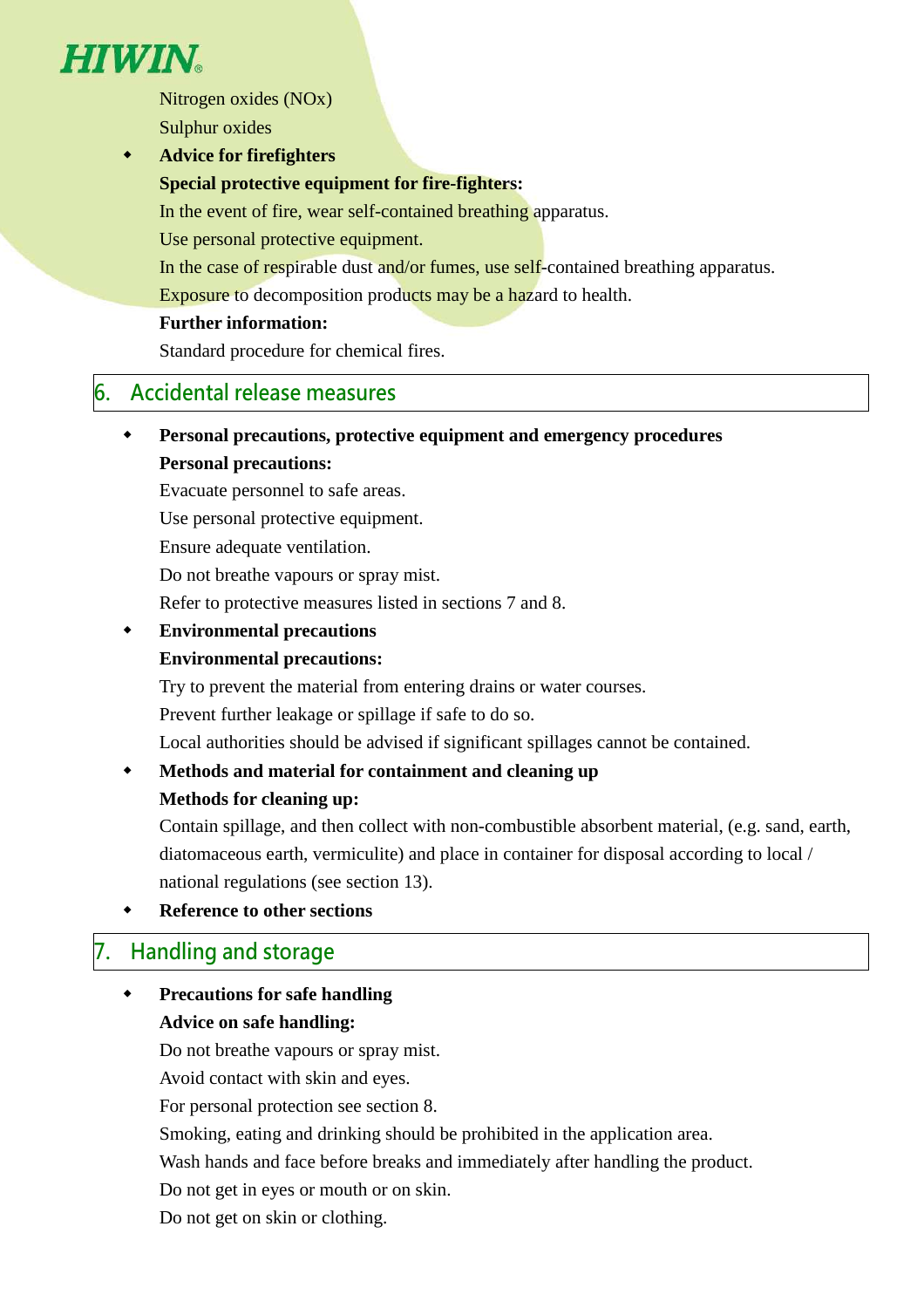

Do not ingest.

Do not repack.

Do not re-use empty containers.

These safety instructions also apply to empty packaging which may still contain product residues.

Keep container closed when not in use.

Avoid inhalation of vapour or mist.

 **Conditions for safe storage, including any incompatibilities Requirements for storage areas and containers:** Store in original container. Keep container closed when not in use. Keep in a dry, cool and well-ventilated place.

To maintain product quality, do not store in heat or direct sunlight.

Containers which are opened must be carefully resealed and kept upright to prevent leakage.

Store in accordance with the particular national regulations.

Keep in properly labelled containers.

**Specific end use(s)** 

#### 8. Exposure controls/personal protection

#### **Control parameters**

**Contains no substances with occupational exposure limit values. DNEL** 

**2,5-bis(tert-dodecyldithio)-1,3,4-thiadiazole:** 

End Use: Industrial use Exposure routes: Inhalation Potential health effects: Acute systemic effects Value: 1087 mg/m3

End Use: Industrial use Exposure routes: Skin contact Potential health effects: Long-term systemic effects Value: 6.25 mg/kg

End Use: Industrial use Exposure routes: Skin contact Potential health effects: Acute systemic effects Value: 3125 mg/kg

**Exposure controls** 

#### **Engineering measures**

Maintain air concentrations below occupational exposure standards.

It is recommended that all dust control equipment such as local exhaust ventilation and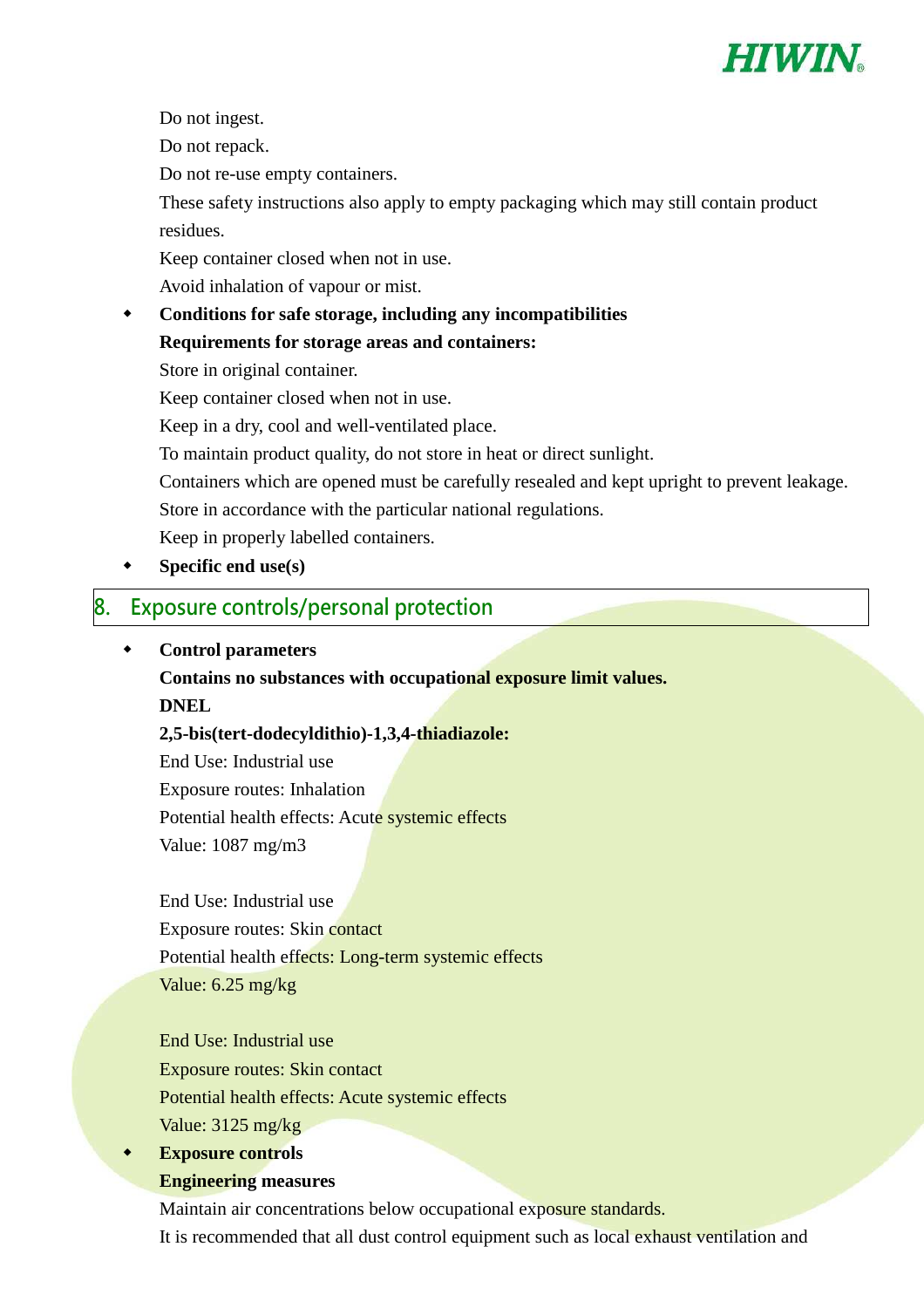

material transport systems involved in handling of this product contain explosion relief vents or an explosion suppression system or an oxygen deficient environment.

Ensure that dust-handling systems (such as exhaust ducts, dust collectors, vessels, and processing equipment) are designed in a manner to prevent the escape of dust into the work area (i.e., there is no leakage from the equipment).

#### none

#### **Personal protection equipment**

#### **Respiratory protection**:

In the case of vapour formation use a respirator with an approved filter.

#### **Hand protection:**

For prolonged or repeated contact use protective gloves.

The selected protective gloves have to satisfy the specifications of EU Directive 89/686/EEC and the standard EN 374 derived from it.

The choice of an appropriate glove does not only depend on its material but also on other quality features and is different from one producer to the other.

The break through time depends amongst other things on the material, the thickness and the type of glove and therefore has to be measured for each case.

#### **Eye protection:**

Safety glasses with side-shields conforming to EN166.

#### **Hygiene measures:**

Wash face, hands and any exposed skin thoroughly after handling.

#### **Protective measures:**

The type of protective equipment must be selected according to the concentration and amount of the dangerous substance at the specific workplace.

Choose body protection in relation to its type, to the concentration and amount of dangerous ubstances, and to the specific work-place.

#### **Environmental exposure controls**

#### **General advice:**

Try to prevent the material from entering drains or water courses.

Prevent further leakage or spillage if safe to do so.

Local authorities should be advised if significant spillages cannot be contained.

# 9. Physical and chemical properties

#### **Information on basic physical and chemical properties**

**Form:** paste **Colour:** beige **Odour:** characteristic **Odour Threshold:** No data available **pH:** No data available **Melting point/range:** No data availavle **Boiling point/boiling range:** No data available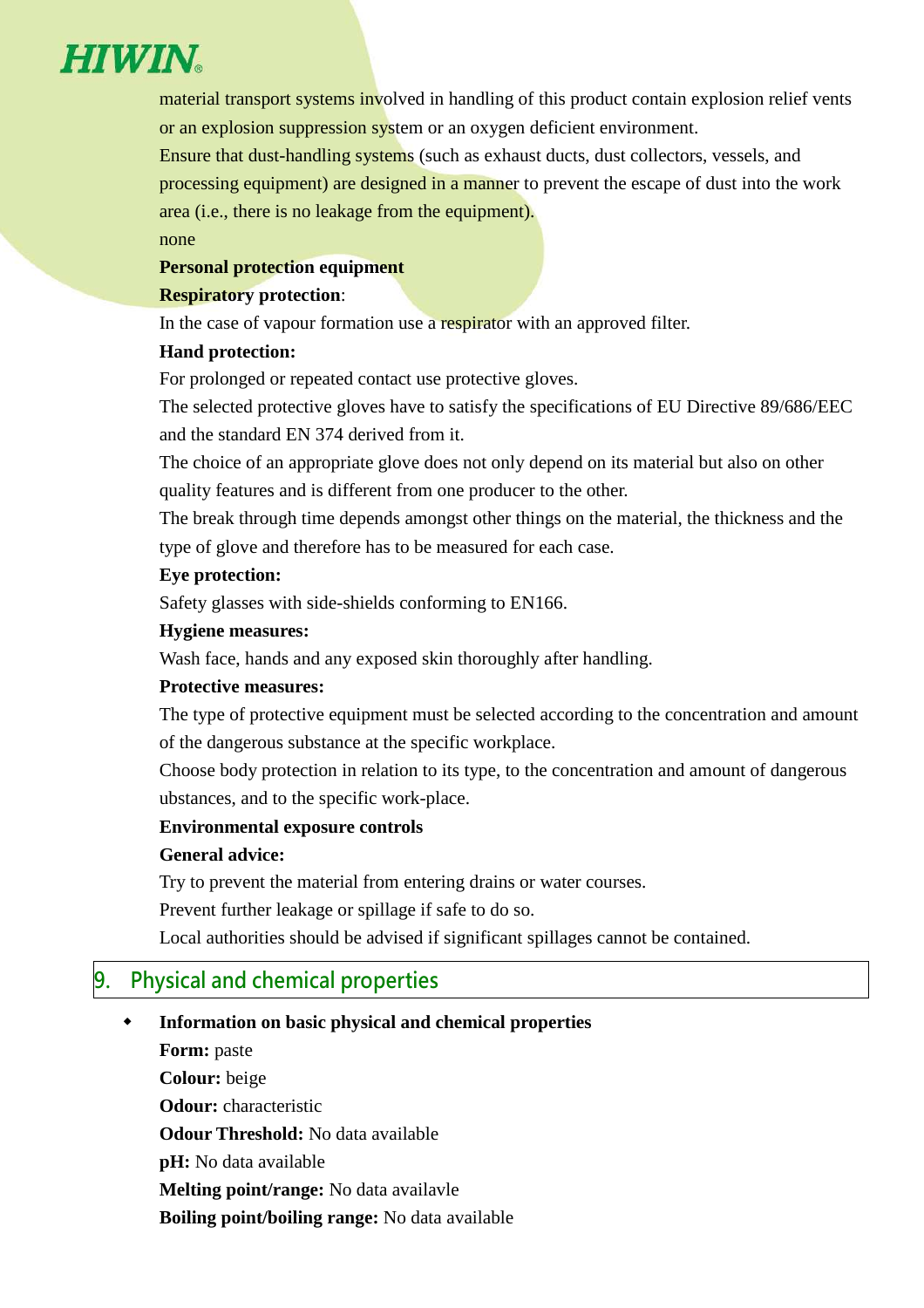

**Flash point:** not applicable **Evaporation rate:** No data available **Flammability (solid, gas):** No data available **Lower explosion limit:** No data available **Upper explosion limit:** No data available **Vapour pressure:** < 0.001 hPa, 20℃ **Relative vapour density:** No data available **Density:** 0.89 g/cm<sup>3</sup>, 20℃ **Water solubility:** insoluble **Solubility in other solvents:** No data available **Partition coefficient: n-octanol/water:** No data available **Auto-ignition temperature:** No data available **Ignition temperature:** No data available **Viscosity, dynamic:** No data available **Viscosity, kinematic:** No data available **Oxidizing properties:** No data available

 **Other information Sublimation point:** No data available **Bulk density:** No data available

## 10. Stability and reactivity

- **Reactivity**
- **Chemical stability**  No decomposition if stored and applied as directed
- **Possibility of hazardous reactions Hazardous reactions:** No dangerous reaction known under conditions of normal use.
- **Conditions to avoid Conditions to avoid:** No conditions to be specially mentioned.
- **Incompatible materials Materials to avoid:** No materials to be especially mentioned
- **Hazardous decomposition products**

# 11. Toxicological information

 **Information on toxicological effects Product** 

**Acute inhalation toxicity:** This information is not available.

**Skin corrosion/irritation:** This information is not available.

**Serious eye damage/eye irritation:** This information is not available.

**Respiratory or skin sensitization:** This information is not available.

**Germ cell mutagenicity** 

**Genotoxicity in vitro:** No data available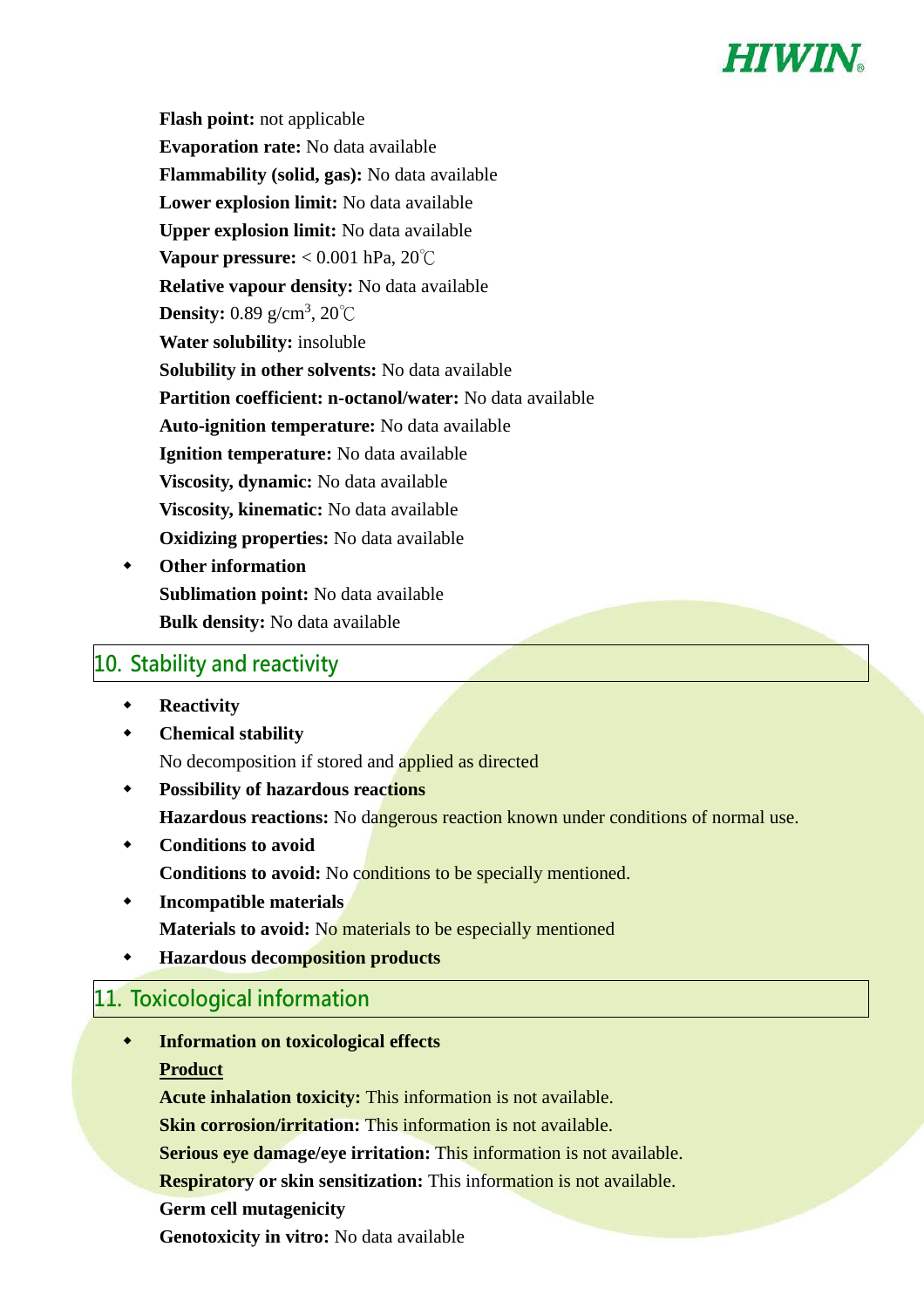# **HIWIN**

**Genotoxicity in vivo:** No data available **Carcinogenicity:** No data available **Reproductive toxicity:** No data available **Teratogenicity:** No data available **Repeated dose toxicity:** This information is not available. **Aspiration toxicity:** This information is not available. **Further information:** Information given is based on data on the components and the toxicology of similar products. **Components: Benzenamine, N-phenyl-, reaction products with 2,4,4-trimethylpentene: Acute oral toxicity:** LD50: > 5,000 mg/kg, rat, OECD Test Guideline 401 **Acute dermal toxicity:** LD50: > 2,000 mg/kg, rat, OECD Test Guideline 402 **Skin corrosion/irritation: rabbit, Result:**No skin irritation, Classification: No skin irritation **Serious eye damage/eye irritation: rabbit, Result:** No eye irritation, Classification: No eye irritation **Respiratory or skin sensitization: guinea pig, Result:**Did not cause sensitisation on laboratory animals., OECD Test Guideline 406 **2,5-bis(tert-dodecyldithio)-1,3,4-thiadiazole: Acute oral toxicity:** LD50: > 5,000 mg/kg, rat, OECD Test Guideline 401 **Acute dermal toxicity:** LD50: > 2,000 mg/kg, rat, OECD Test Guideline 402 **Skin corrosion/irritation: rabbit, Result:** No skin irritation, Classification: No skin irritation, OECD Test Guideline 404 **Serious eye damage/eye irritation: rabbit, Result:** No eye irritation, Classification: No eye irritation, OECD Test Guideline 405 Respiratory or skin sensitization: Buehler Test, guinea pig, Result: Did not cause sensitisation on laboratory animals., Classification: Did not cause sensitisation on laboratory animals., OECD Test Guideline 406 **Germ cell mutagenicity Assessment:** 

Animal testing did not show any mutagenic effects.

# 12. Ecological information

**Toxicity** 

**Product** 

**Toxicity to fish:** No data available

**Toxicity to daphnia and other aquatic invertebrates:** No data available

**Toxicity to algae:** No data available

**Toxicity to bacteria:** No data available

#### **Components:**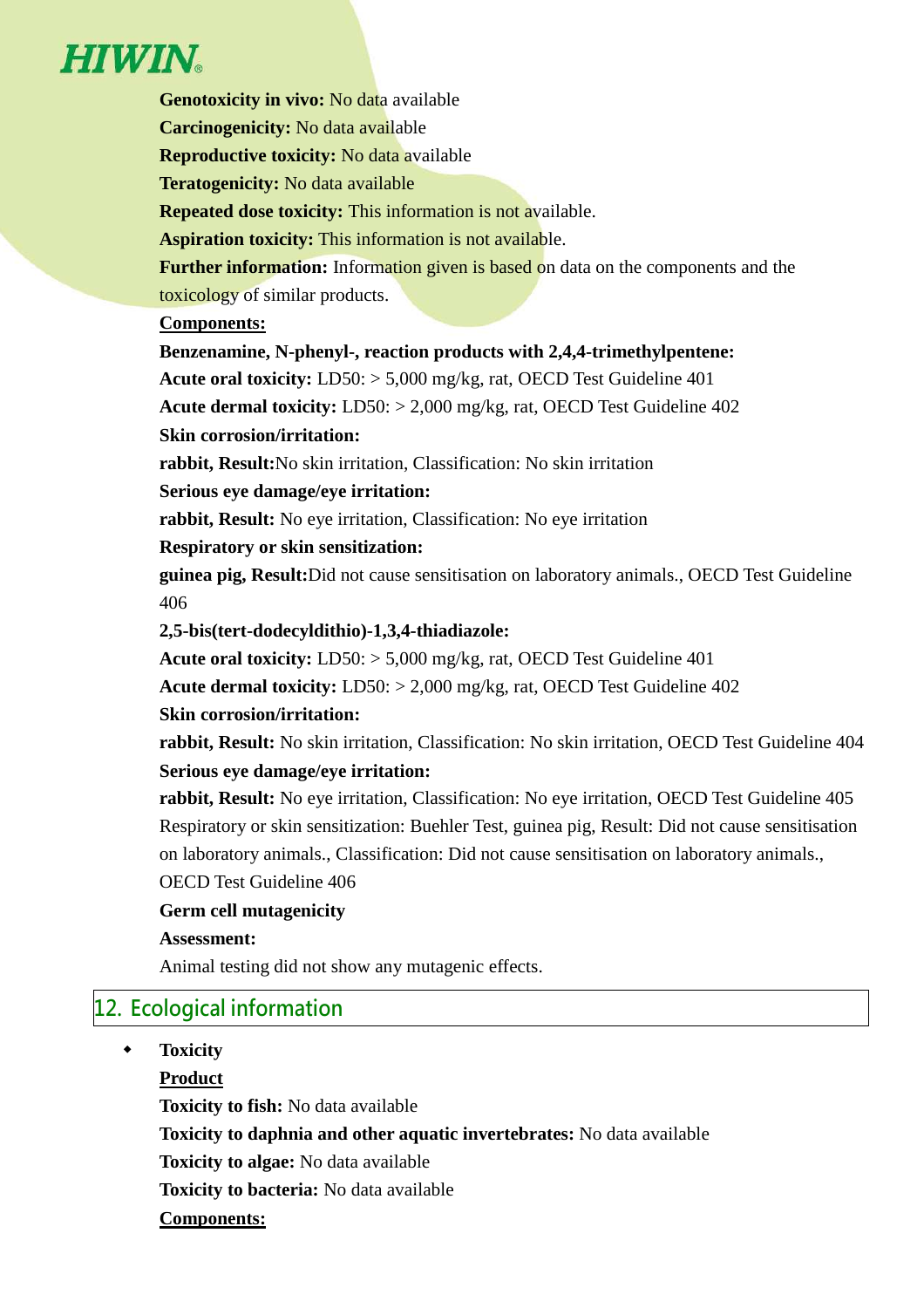

#### **Benzenamine, N-phenyl-, reaction products with 2,4,4-trimethylpentene:**

**Toxicity to fish: LC50:** > 100 mg/l, 96 h, Danio rerio (zebra fish), OECD Test Guideline 203 **Toxicity to daphnia and other aquatic invertebrates: EC50:** 51 mg/l, 48 h, Daphnia magna (Water flea), Immobilization, OECD 202 T1

**Ecotoxicology Assessment** 

**Acute aquatic toxicity:** Harmful to aquatic life.

**Chronic aquatic toxicity:** Harmful to aquatic life with long lasting effects.

#### **2,5-bis(tert-dodecyldithio)-1,3,4-thiadiazole:**

**Toxicity to fish:** LC50: > 1,000 mg/l, 96 h, Pimephales promelas (fathead minnow)

#### **Toxicity to daphnia and other aquatic invertebrates:**

**EC50:** 41 mg/l, 48 h, Daphnia magna (Water flea), OECD Test Guideline 202

**Toxicity to algae:** EC50: > 100 mg/l, 72 h, Pseudokirchneriella subcapitata (green algae),

Growth inhibition, OECD Test Guideline 201

#### **Ecotoxicology Assessment**

**Acute aquatic toxicity:** Harmful to aquatic life.

**Chronic aquatic toxicity:** Harmful to aquatic life with long lasting effects.

**Persistence and degradability** 

#### **Product**

**Biodegradability:** No data available

**Physico-chemical removability:** No data available

**Components** 

**2,5-bis(tert-dodecyldithio)-1,3,4-thiadiazole:** 

#### **Biodegradability:**

Primary biodegradation, Result: Not readily biodegradable., OECD Test Guideline 301C

#### **Bioaccumulative potential**

**Product** 

#### **Bioaccumulation:**

This mixture contains no substance considered to be persistent, bioaccumulating nor toxic (PBT)., This mixture contains no substance considered to be very persistent nor very bioaccumulating (vPvB).

#### **Components**

#### **Benzenamine, N-phenyl-, reaction products with 2,4,4-trimethylpentene: Bioaccumulation:**

Due to the distribution coefficient n-octanol/water, accumulation in organisms is possible.

#### **2,5-bis(tert-dodecyldithio)-1,3,4-thiadiazole:**

#### **Bioaccumulation:**

Fish, Bioconcentration factor (BCF): 3.16

#### **Mobility in soil**

#### **Product**

**Mobility:** No data available

**Distribution among environmental compartments:** No data available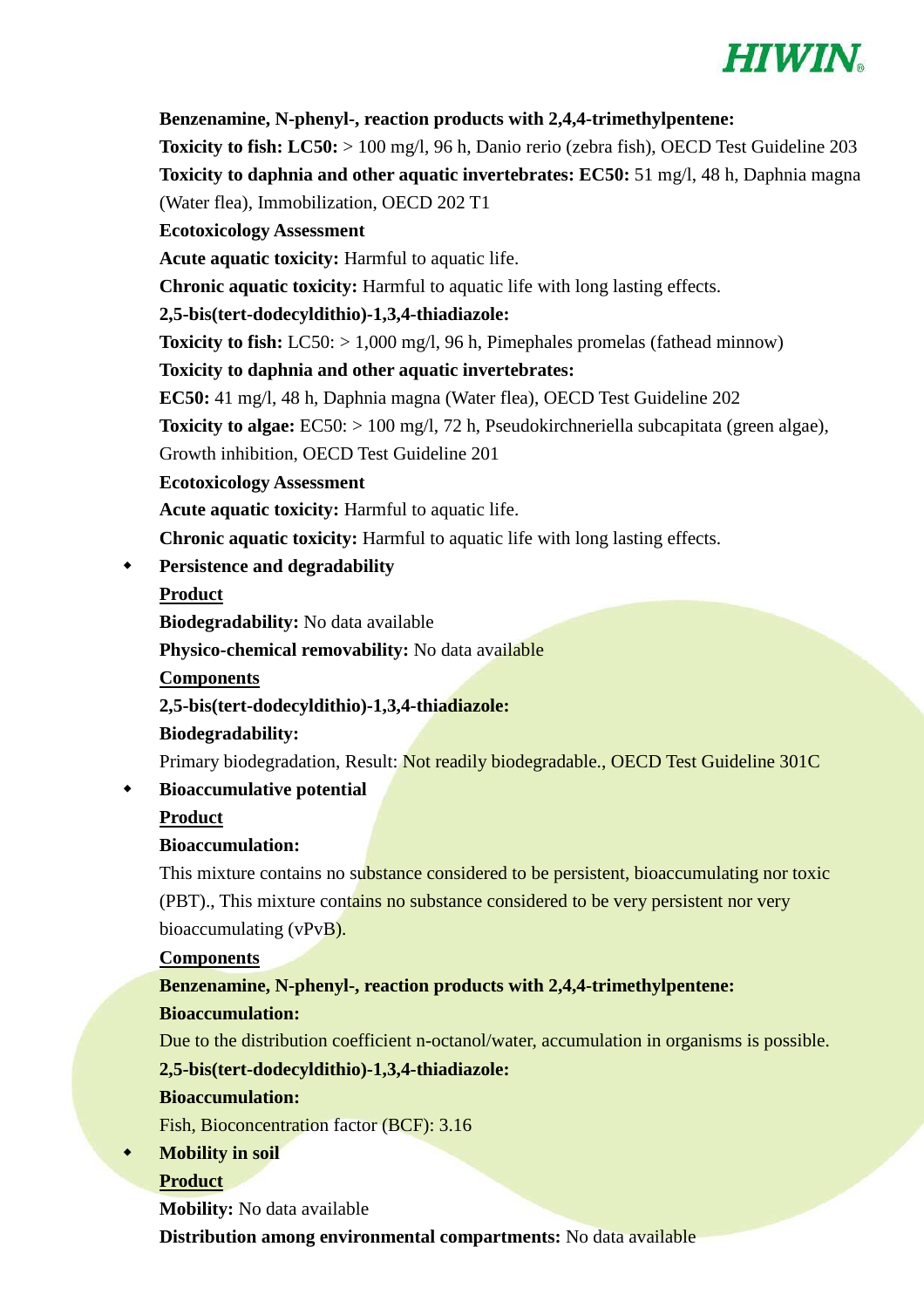

**Results of PBT and vPvB assessment** 

#### **Product**

#### **Assessment:**

This substance/mixture contains no components considered to be either persistent,

bioaccumulative and toxic (PBT), or very persistent and very bioaccumulative (vPvB) at levels of 0.1% or higher.

#### **Components**

#### **2,5-bis(tert-dodecyldithio)-1,3,4-thiadiazole:**

#### **Assessment:**

Non-classified PBT substance, Non-classified vPvB substance

#### 13. Disposal considerations

#### **Waste treatment methods**

#### **Product:**

The product should not be allowed to enter drains, water courses or the soil.

Waste codes should be assigned by the user based on the application for which the product was used.

#### **Contaminated packaging:**

Empty containers can be landfilled, when in accordance with the local regulations.

# 14. Transport information

## **UN number ADR**  Not dangerous goods

#### **IMDG**

Not dangerous goods

#### **IATA**

Not dangerous goods

**Proper shipping name** 

#### **ADR**

Not dangerous goods

#### **IMDG**

Not dangerous goods

#### **IATA**

Not dangerous goods

 **Transport hazard class ADR** 

Not dangerous goods

#### **IMDG**

Not dangerous goods

**IATA**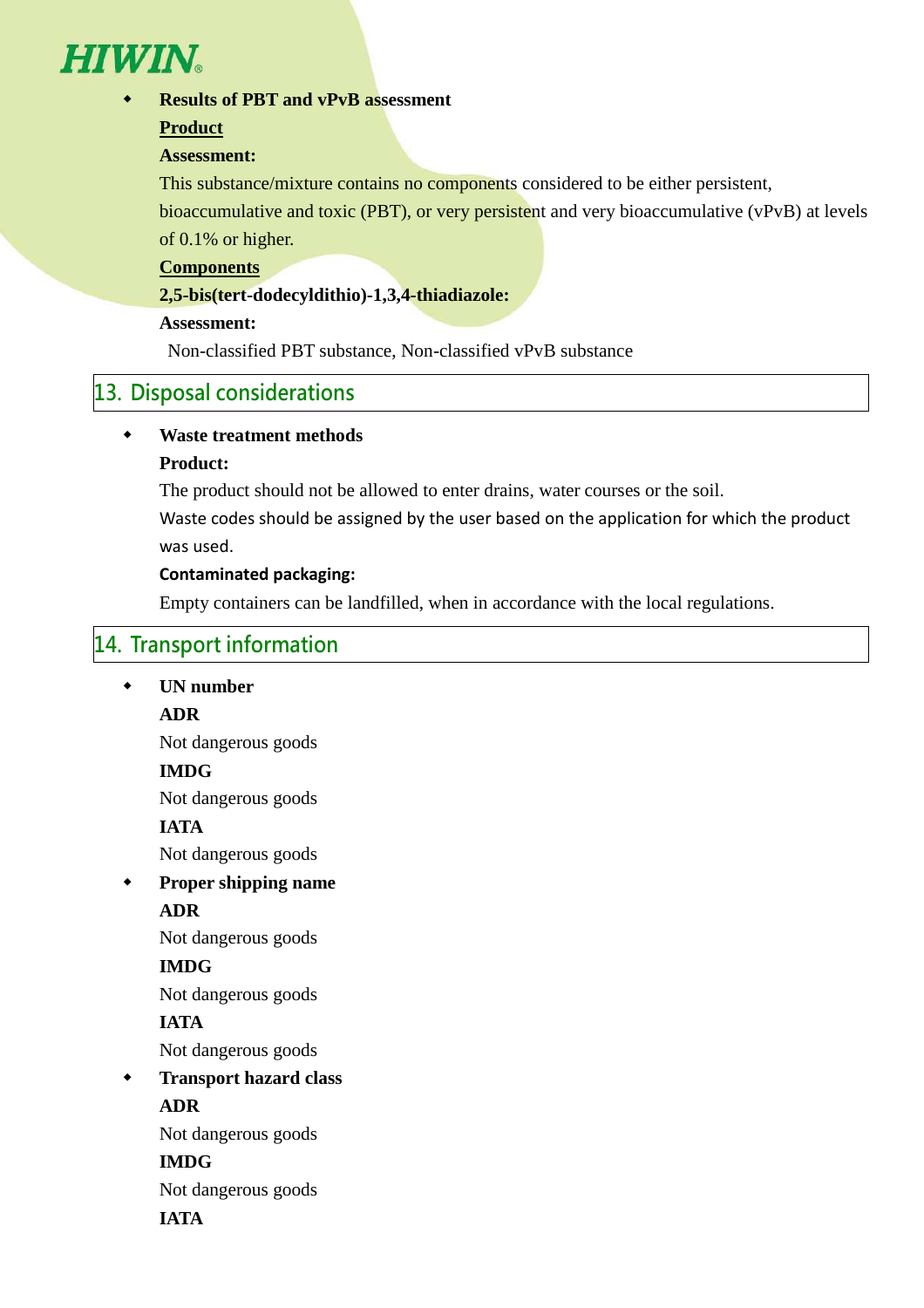

Not dangerous goods

 **Packing group ADR** 

Not dangerous goods

**IMDG** 

Not dangerous goods

**IATA** 

Not dangerous goods

 **Environmental hazards ADR** 

Not dangerous goods

#### **IMDG**

Not dangerous goods

**IATA** 

Not dangerous goods

- **Special precautions for user**  No data available
- **Transport in bulk according to Annex II of MARPOL 73/78 and the IBC Code**  Not available

#### 15. Regulatory information

 **Safety, health and environmental regulations/legislation specific for the substance or mixture** 

**REACH - Candidate List of Substances of Very High Concern for Authorisation (Article 59):** 

This product does not contain substances of very high concern (Regulation (EC) No 1907/2006 (REACH), Article 57).

**Major Accident Hazard Legislation:** 

96/82/EC Update:not applicable

 **Chemical Safety Assessment**  This information is not available.

#### 16. Other information

#### **Full text of R-phrases referred to under sections 2 and 3**

R52/53 Harmful to aquatic organisms, may cause long-term adverse effects in the aquatic environment.

#### **Full text of H-Statements referred to under sections 2 and 3.**

H412 Harmful to aquatic life with long lasting effects.

**Version**: 2.3

**Printed**: 2019.09.26